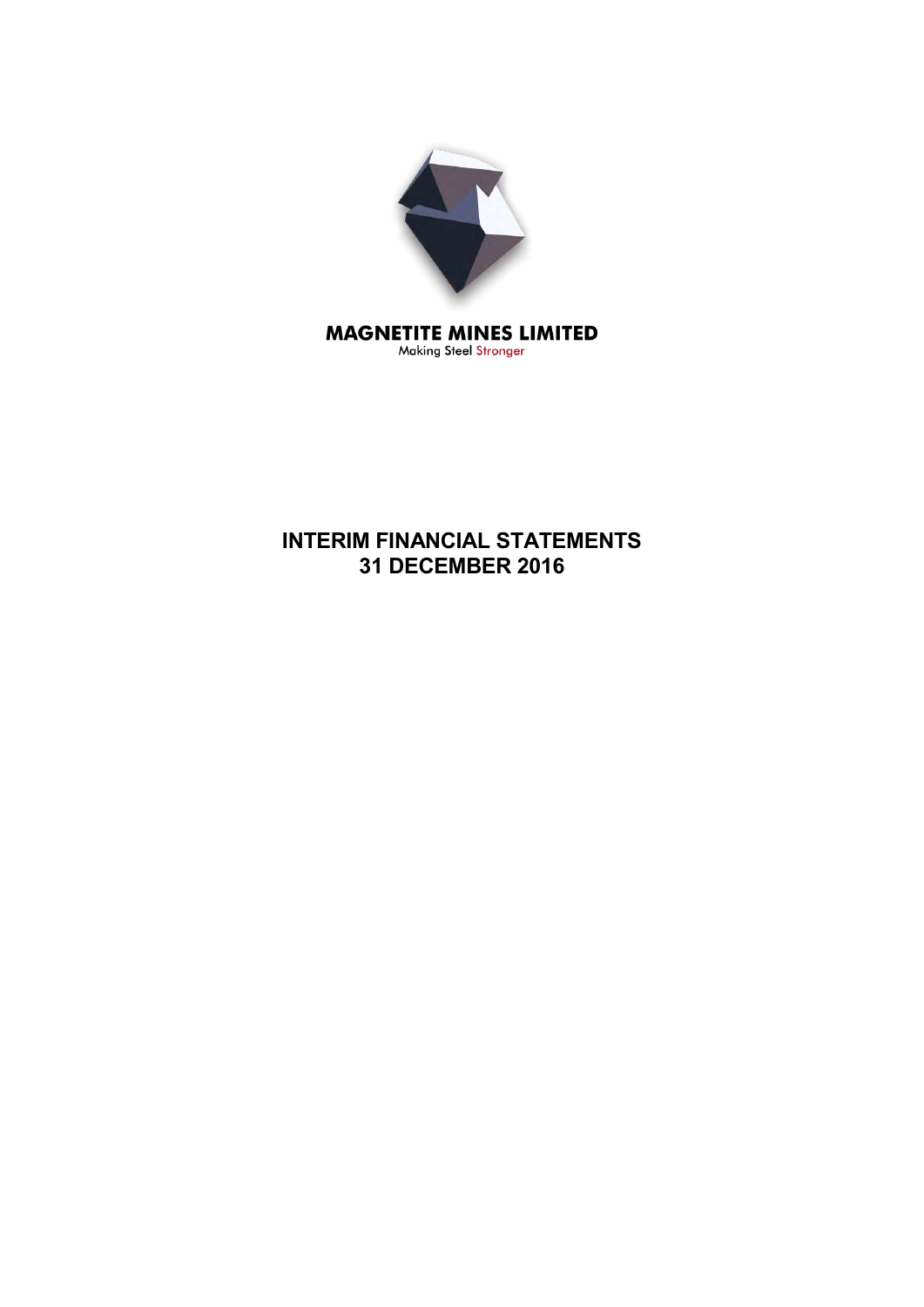## **INTERIM FINANCIAL STATEMENTS – 31 DECEMBER 2016**

## **CONTENTS**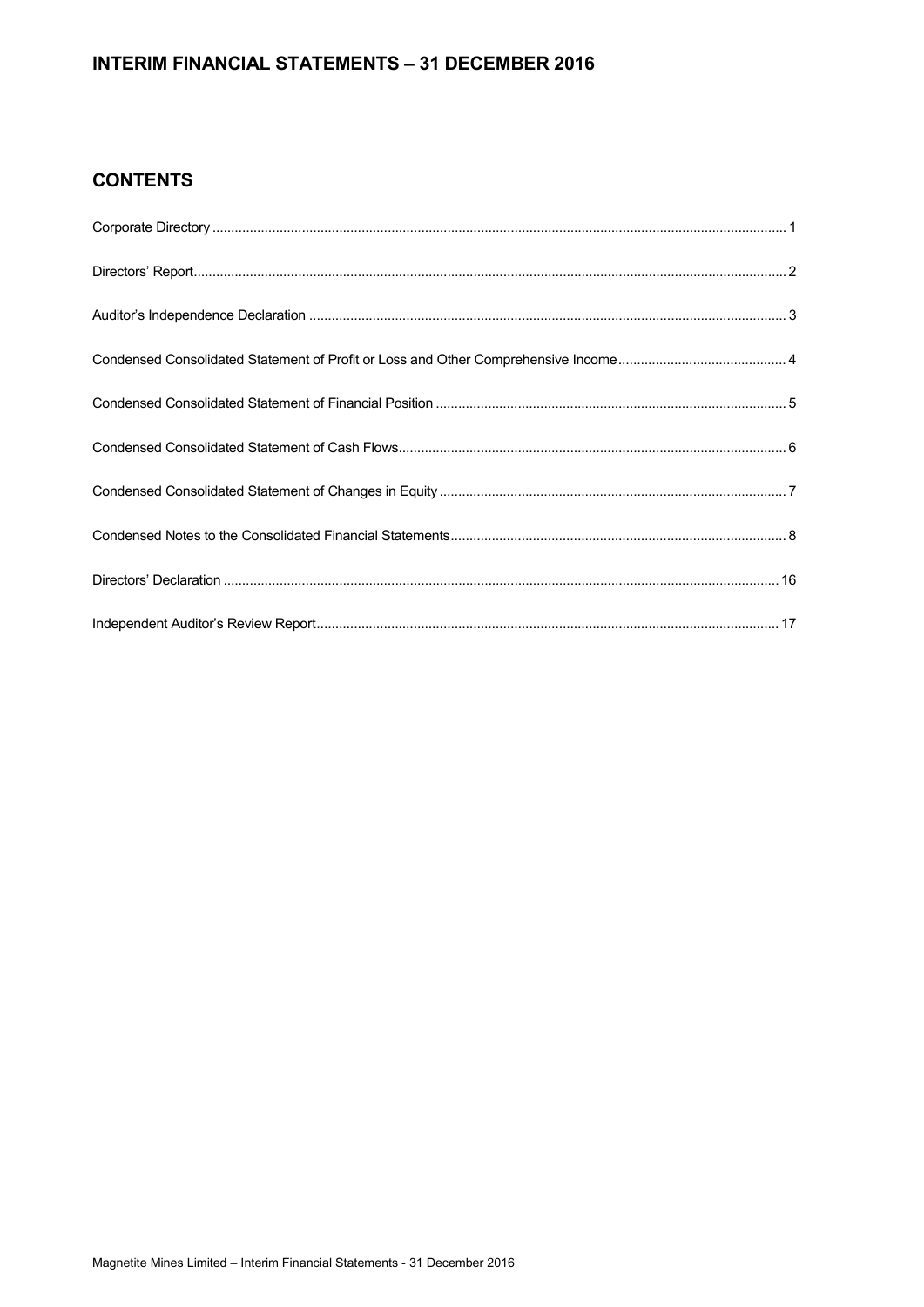# **CORPORATE DIRECTORY**

| <b>DIRECTORS</b>              | Gordon Toll<br><b>Frank DeMarte</b><br>Peter Schubert<br>Malcolm RJ Randall                  | (Executive Chairman)<br>(Executive Director)<br>(Executive Director)<br>(Non-Executive Director) |
|-------------------------------|----------------------------------------------------------------------------------------------|--------------------------------------------------------------------------------------------------|
| <b>COMPANY SECRETARY</b>      | <b>Frank DeMarte</b>                                                                         |                                                                                                  |
| <b>REGISTERED OFFICE</b>      | 118B Glen Osmond Road<br>Parkside, South Australia 5063                                      |                                                                                                  |
|                               | Telephone:<br>Facsimile:                                                                     | $(+618)84270516$<br>(+61 8) 8427 0515                                                            |
|                               | Email:<br>Website:                                                                           | info@magnetitemines.com<br>www.magnetitemines.com                                                |
| <b>SHARE REGISTRY</b>         | Computershare Investor Services Pty Ltd<br>Level 11, 172 St Georges Terrace<br>PERTH WA 6000 |                                                                                                  |
|                               | Telephone (within Australia):<br>Telephone (outside Australia):<br>Facsimile:                | 1300 850 505<br>$(+613)$ 9415 4000<br>$(+618)$ 9323 2033                                         |
| <b>AUDITORS</b>               | Stantons International<br>Level 2, 1 Walker Avenue<br>WEST PERTH WA 6005                     |                                                                                                  |
| <b>STOCK EXCHANGE LISTING</b> | Exchange Limited ("ASX").                                                                    | The Company's shares are listed and quoted on the Australian Securities                          |
|                               | Home Exchange: Perth, Western Australia                                                      |                                                                                                  |

ASX Code: MGT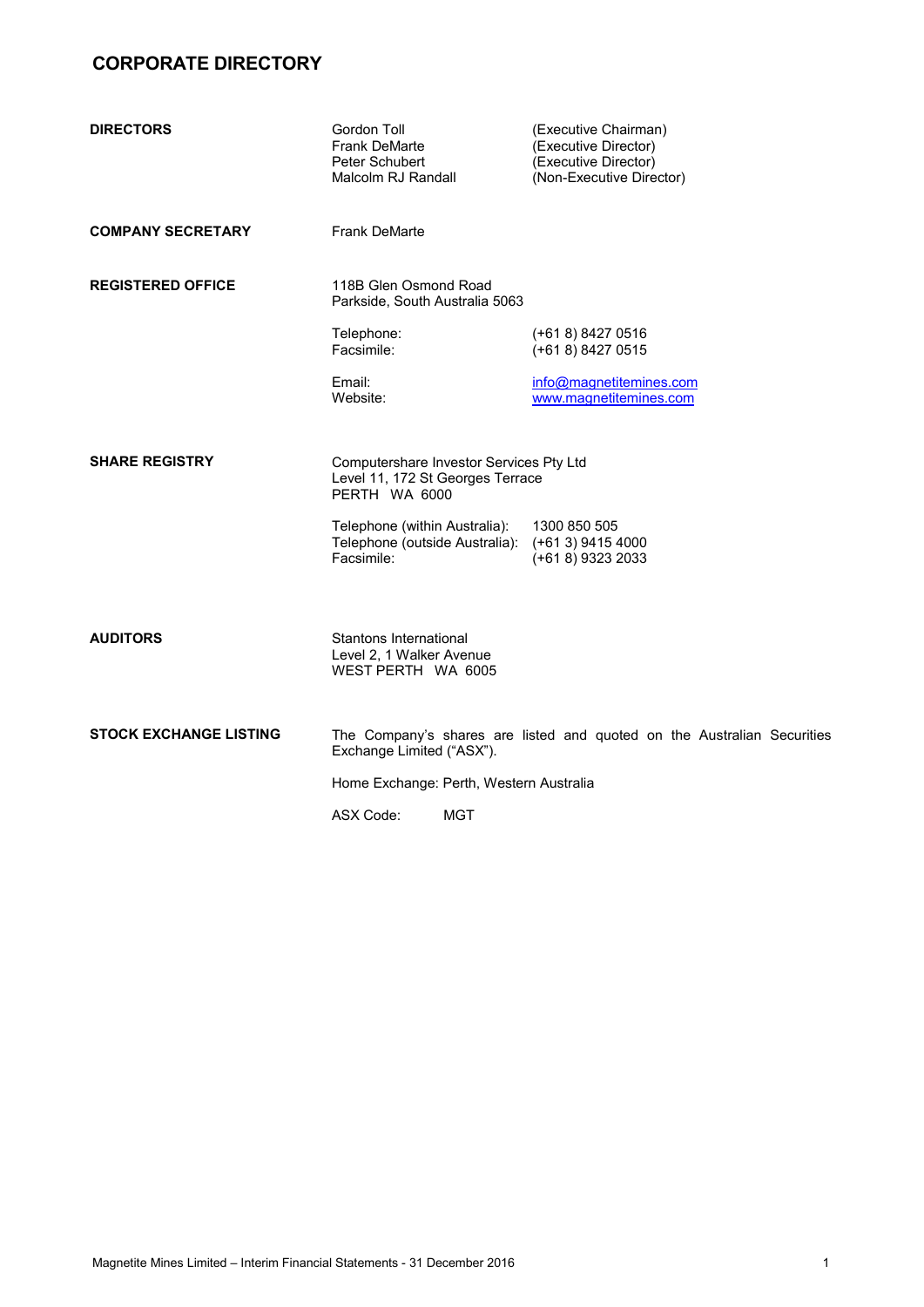## **DIRECTORS' REPORT**

The directors present their financial statements for the half year ended 31 December 2016.

### **DIRECTORS**

The names of the Company's directors in office during the half year and until the date of this statement are set out below. Directors were in office for this entire period unless otherwise stated.

| Gordon Toll        | (Executive Chairman)                                                      |
|--------------------|---------------------------------------------------------------------------|
| Frank DeMarte      | (Executive Director)                                                      |
| Peter J Schubert   | (Executive Director) – Appointed as Executive Director on 9 December 2016 |
| Malcolm RJ Randall | (Non-Executive Director)                                                  |

#### **RESULT**

The operating loss of the Consolidated Entity after tax for the period ended 31 December 2016 was \$2,754,408 (2015: Loss \$1,159,883).

### **REVIEW OF OPERATIONS**

During the period, the Consolidated Entity continued its iron ore activities in South Australia.

#### **EVENTS SUBSEQUENT TO REPORTING DATE**

Since the end of the half year, the Directors are not aware of any matter or circumstance not otherwise dealt with in the Directors' Report or the Financial Statements that has significantly or may significantly affect the state of affairs or operations of the Group in the future financial periods.

## **AUDITOR'S INDEPENDENCE DECLARATION**

The Auditor's Independence Declaration to the Directors of Magnetite Mines Limited is set out on page 3 and forms part of the Directors' Report for the period ended 31 December 2016.

This statement is signed in accordance with a resolution of the Directors:

Frank DeMarte Director

Perth, Western Australia 9 March 2017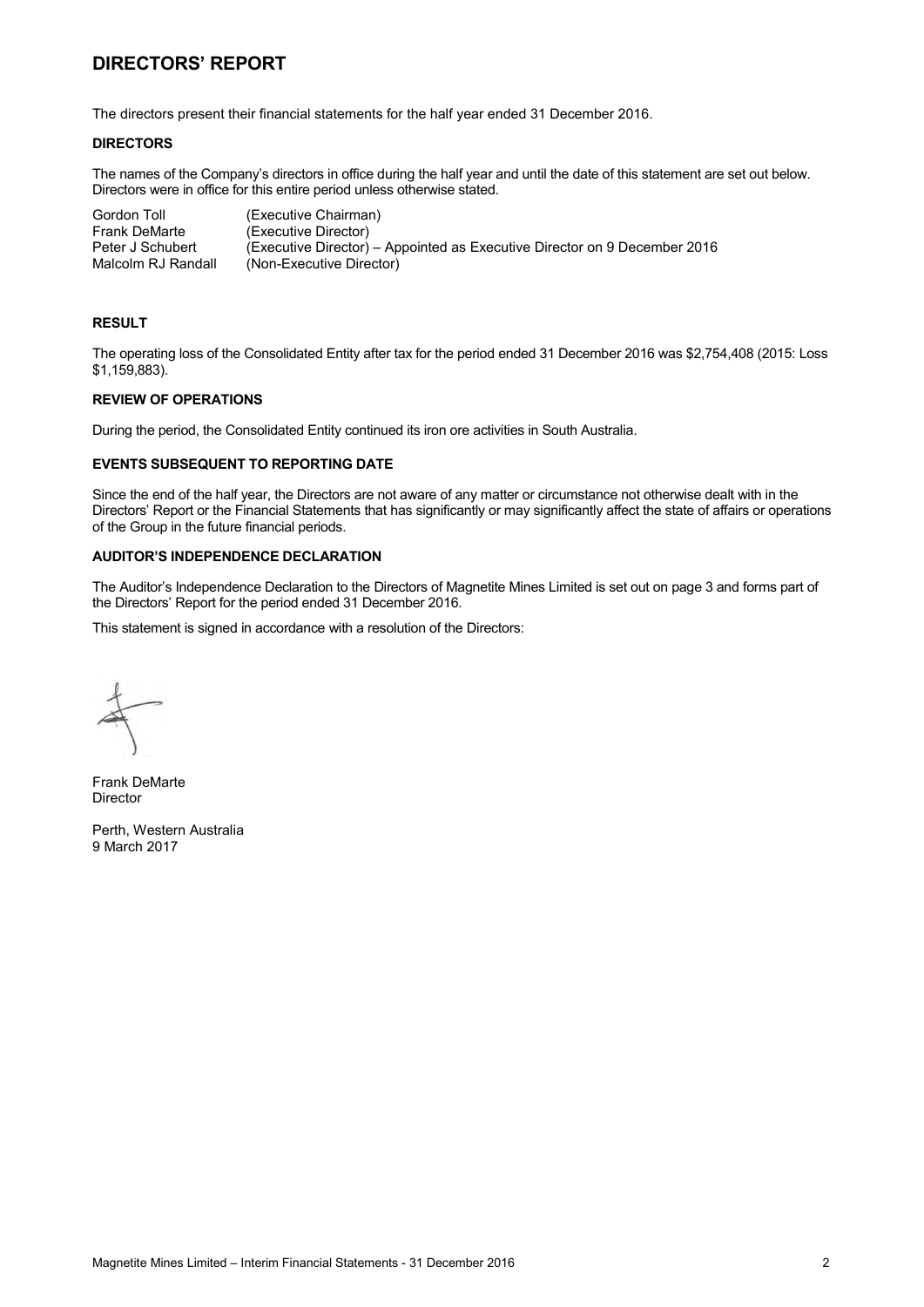Chartered Accountants and Consultants

PO Box 1908 West Perth WA 6872 Australia

Level 2, 1 Walker Avenue West Perth WA 6005 Australia

> Tel: +61 8 9481 3188 Fax: +61 8 9321 1204

ABN: 84 144 581 519 www.stantons.com.au

9 March 2017

Board of Directors Magnetite Mines Limited 118B Glen Osmond Road Parkside SA 5063

Dear Directors

## **RE: MAGNETITE MINES LIMITED**

In accordance with section 307C of the Corporations Act 2001, I am pleased to provide the following declaration of independence to the directors of Magnetite Mines Limited.

As Audit Director for the review of the financial statements of Magnetite Mines Limited for the six months ended 31 December 2016 I declare that to the best of my knowledge and belief, there have been no contraventions of:

- (i) the auditor independence requirements of the Corporations Act 2001 in relation to the review; and
- (ii) any applicable code of professional conduct in relation to the review.

Yours faithfully

**STANTONS INTERNATIONAL AUDIT AND CONSULTING PTY LIMITED (Trading as Stantons International) (An Authorised Audit Company)** 

famin. ₽

**Samir Tirodkar Director** 

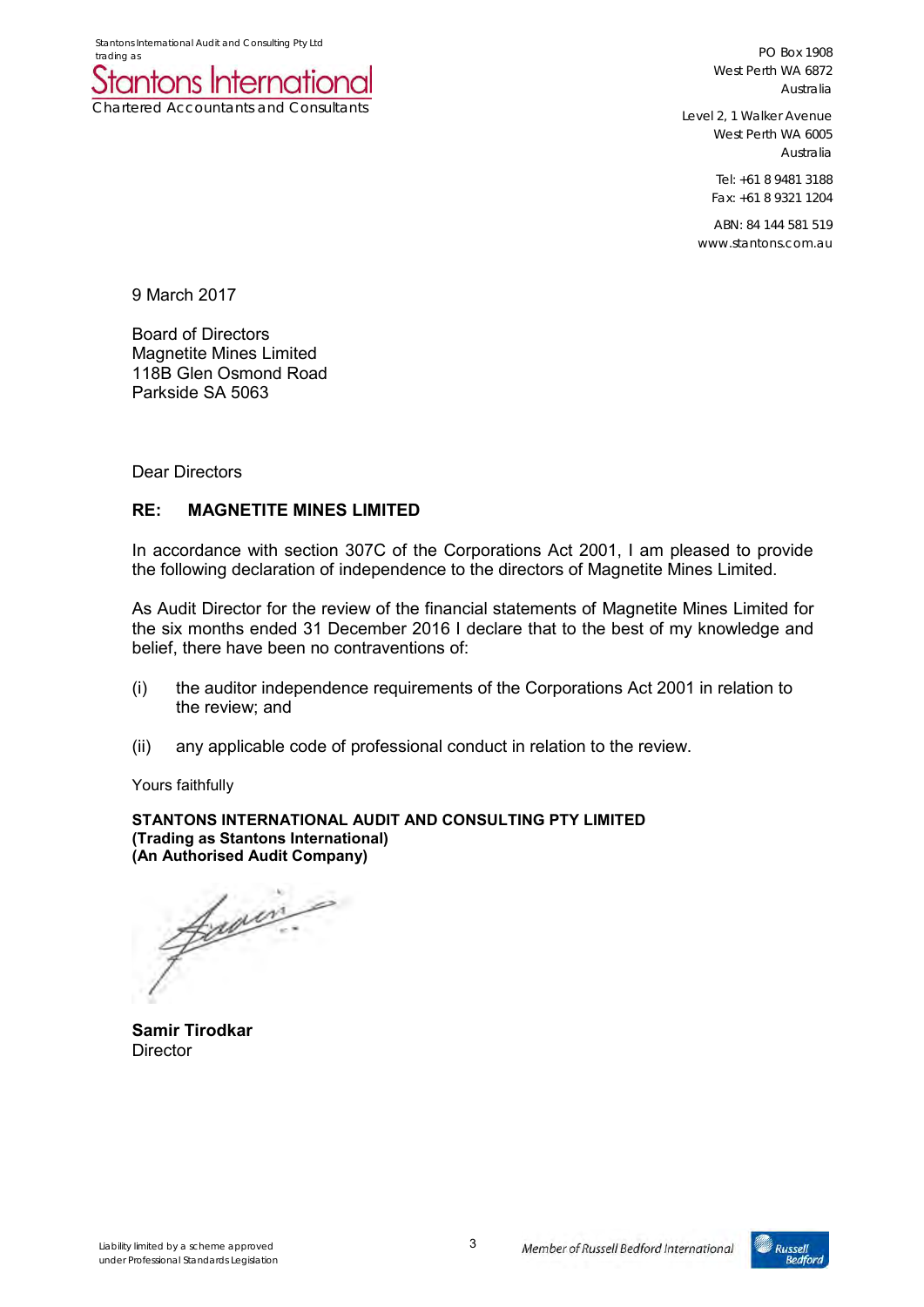## **CONDENSED CONSOLIDATED STATEMENT OF PROFIT OR LOSS AND OTHER COMPREHENSIVE INCOME FOR THE HALF YEAR ENDED 31 DECEMBER 2016**

|                                                                                             |              |                        | <b>Consolidated</b>    |
|---------------------------------------------------------------------------------------------|--------------|------------------------|------------------------|
|                                                                                             | <b>Notes</b> | 31 December 2016<br>\$ | 31 December 2015<br>\$ |
| <b>REVENUE FROM CONTINUING OPERATIONS</b>                                                   |              |                        |                        |
| Finance revenue                                                                             | 3(a)         | 8,977                  | 11,512                 |
| Other income                                                                                | 3(b)         | 159,113                | 4,397                  |
|                                                                                             |              | 168,090                | 15,909                 |
| <b>EXPENDITURE</b>                                                                          |              |                        |                        |
| Depreciation and amortisation expenses                                                      |              | (19,045)               | (20, 192)              |
| Employee benefits expenses                                                                  | 3(c)         | (1,953,050)            | (334, 885)             |
| <b>Exploration expenses</b>                                                                 | 4            | (8,744)                | (8, 102)               |
| Other expenses                                                                              | 3(d)         | (854, 159)             | (540, 170)             |
| Borrowing costs                                                                             | 15           | (87, 500)              | (58, 333)              |
| Share of net loss of associate                                                              | 3(e)         |                        | (42, 762)              |
| (Increase in)/reversal of impairment provision of investment                                |              |                        |                        |
| in associate                                                                                | 3(e)         |                        | (166, 951)             |
| Non-recovery of loan to associate provision                                                 |              |                        | (4, 397)               |
| Loss from continuing operations before income tax expense                                   |              | (2,754,408)            | (1, 159, 883)          |
| Income tax expense                                                                          |              |                        |                        |
| Net (Loss)/Profit from continuing operations for the                                        |              |                        |                        |
| period                                                                                      |              | (2,754,408)            | (1, 159, 883)          |
| Other comprehensive income<br>Items that may be reclassified subsequently to profit or loss |              |                        |                        |
|                                                                                             |              |                        |                        |
| Items that will not be reclassified to profit or loss                                       |              |                        |                        |
| Total comprehensive (loss)/income for the period                                            |              | (2,754,408)            | (1, 159, 883)          |
|                                                                                             |              |                        |                        |
| Net (Loss)/Profit attributable to:                                                          |              |                        |                        |
| Members of the parent entity                                                                |              | (2,754,408)            | (1, 159, 883)          |
| Total comprehensive (loss)/income attributable to:                                          |              |                        |                        |
| Members of the parent entity                                                                |              | (2,754,408)            | (1, 159, 883)          |
| Earnings per share from continuing operations attributable to                               |              |                        |                        |
| the ordinary equity holders of the parent entity:                                           |              | Cents per share        | Cents per share        |
| Basic (loss)/earnings for the half-year                                                     | 5            | (0.62)                 | (0.31)                 |
| Diluted (loss)/earnings for the half-year                                                   | 5            | (0.62)                 | (0.31)                 |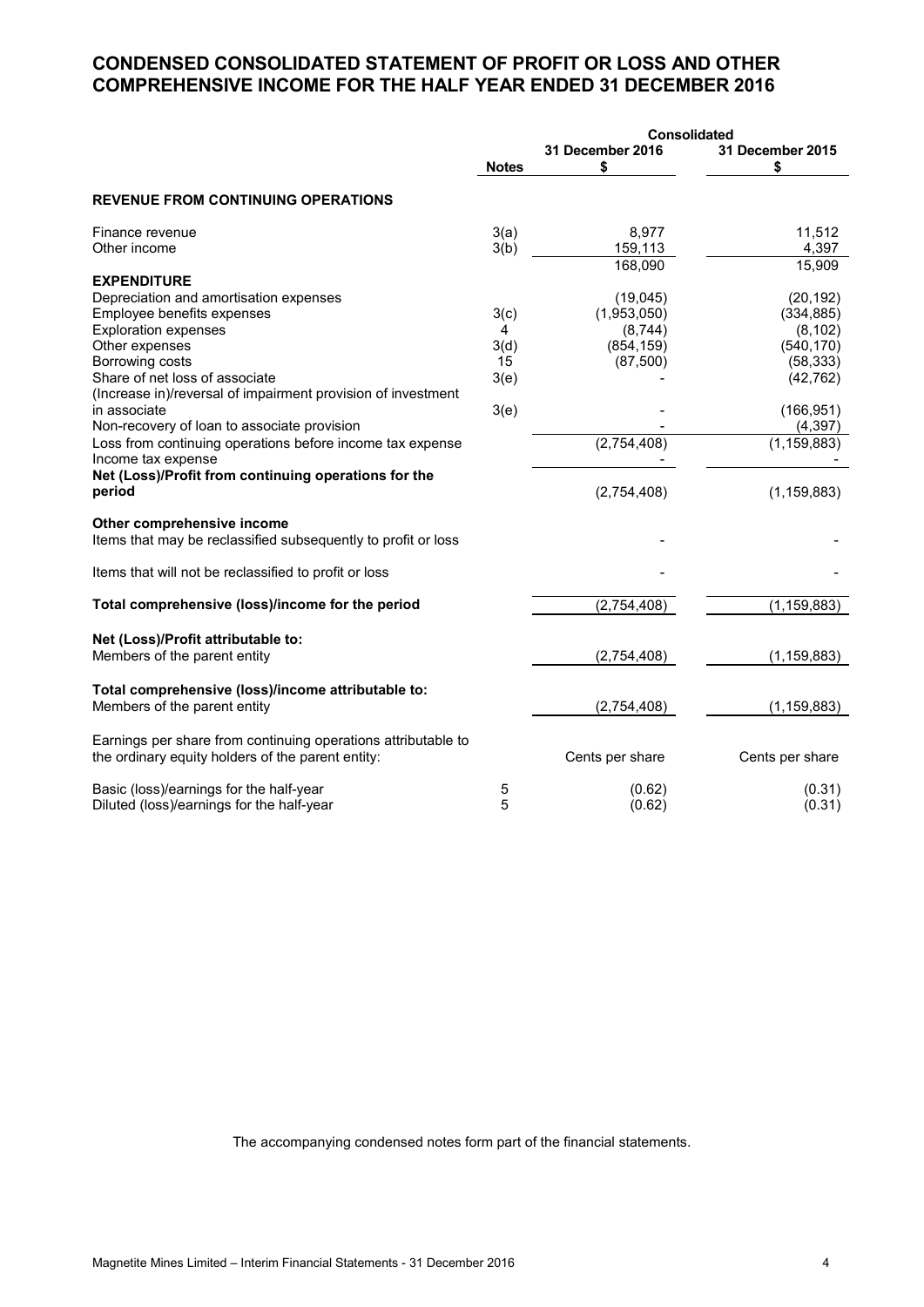## **CONDENSED CONSOLIDATED STATEMENT OF FINANCIAL POSITION AS AT 31 DECEMBER 2016**

|                                        | <b>Consolidated</b> |                        |                    |  |
|----------------------------------------|---------------------|------------------------|--------------------|--|
|                                        | <b>Notes</b>        | 31 December 2016<br>\$ | 30 June 2016<br>\$ |  |
| <b>ASSETS</b>                          |                     |                        |                    |  |
| <b>Current Assets</b>                  |                     |                        |                    |  |
| Cash and cash equivalents              | 7                   | 734,980                | 1,164,415          |  |
| Trade and other receivables            |                     | 93,371                 | 216,783            |  |
| Investment held for sale               |                     |                        | 60,000             |  |
| Other financial assets                 |                     |                        | 33,177             |  |
| <b>Total Current Assets</b>            |                     | 828,351                | 1,474,375          |  |
| <b>Non-Current Assets</b>              |                     |                        |                    |  |
| Trade and other receivables            |                     | 43,112                 | 63,493             |  |
| Property, plant and equipment          |                     | 93,861                 | 98,176             |  |
| Exploration and evaluation expenditure | 4                   | 8,797,688              | 8,315,729          |  |
| Intangibles                            |                     | 9,459                  | 10,548             |  |
| <b>Total Non-Current Assets</b>        |                     | 8,944,120              | 8,487,946          |  |
| <b>TOTAL ASSETS</b>                    |                     | 9,772,471              | 9,962,321          |  |
| <b>LIABILITIES</b>                     |                     |                        |                    |  |
| <b>Current Liabilities</b>             |                     |                        |                    |  |
| Trade and other payables               |                     | 168,390                | 476,971            |  |
| Provisions                             |                     | 73,459                 | 34,243             |  |
| <b>Total Current Liabilities</b>       |                     | 241,849                | 511,214            |  |
| <b>Non-Current Liabilities</b>         |                     |                        |                    |  |
| Convertible loan note liability        | 15                  | 2,500,000              | 2,500,000          |  |
| <b>Total Non-Current Liabilities</b>   |                     | 2,500,000              | 2,500,000          |  |
| <b>TOTAL LIABILITIES</b>               |                     | 2,741,849              | 3,011,214          |  |
| <b>NET ASSETS</b>                      |                     | 7,030,622              | 6,951,107          |  |
| <b>EQUITY</b>                          |                     |                        |                    |  |
| Contributed equity                     | 9(a)                | 47,098,641             | 46,249,323         |  |
| Reserves                               |                     | 9,884,481              | 7,899,876          |  |
| <b>Accumulated losses</b>              |                     | (49, 952, 500)         | (47, 198, 092)     |  |
| <b>TOTAL EQUITY</b>                    |                     | 7,030,622              | 6,951,107          |  |
|                                        |                     |                        |                    |  |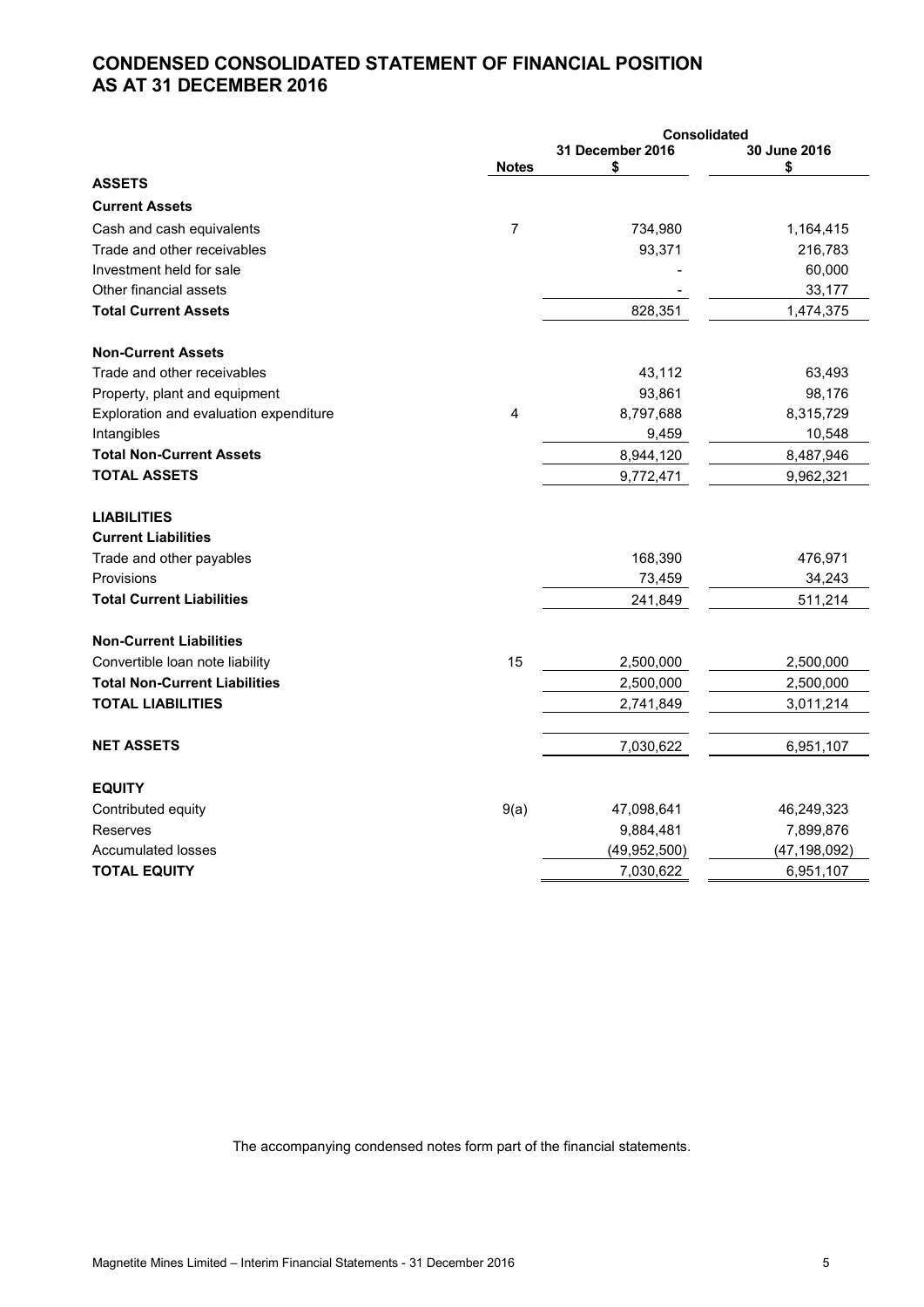## **CONDENSED CONSOLIDATED STATEMENT OF CASH FLOWS FOR THE HALF YEAR ENDED 31 DECEMBER 2016**

|                                                                         | <b>Consolidated</b> |                       |                       |  |
|-------------------------------------------------------------------------|---------------------|-----------------------|-----------------------|--|
|                                                                         | <b>Notes</b>        | 31 December 2016<br>S | 31 December 2015<br>S |  |
| <b>CASH FLOWS FROM OPERATING ACTIVITIES</b>                             |                     |                       |                       |  |
| Payments to suppliers and employees                                     |                     | (516, 494)            | (819, 018)            |  |
| Other revenue received<br>Interest received                             |                     |                       |                       |  |
| Payment for exploration and evaluation                                  |                     | 10,705                | 14,727                |  |
| Income tax benefit - R&D refund                                         |                     | (295, 315)<br>151,532 | (8, 102)              |  |
| Net cash flows used in operating activities                             |                     | (649, 572)            | (812, 393)            |  |
| <b>CASH FLOWS FROM INVESTING ACTIVITIES</b>                             |                     |                       |                       |  |
| Payment for tenements, exploration and evaluation                       |                     |                       |                       |  |
| expenditure                                                             |                     | (585, 132)            | (853, 834)            |  |
| Payments for intangibles                                                |                     | (2,800)               |                       |  |
| Payments for plant and equipment                                        |                     | (10, 841)             | (9,221)               |  |
| Redemption of security deposits<br>Proceeds from disposal of investment |                     | 20,000<br>99,592      | 27,001                |  |
| Net cash flows used in investing activities                             |                     | (479,181)             | (836, 054)            |  |
|                                                                         |                     |                       |                       |  |
| <b>CASH FLOWS FROM FINANCING ACTIVITIES</b>                             |                     |                       |                       |  |
| Proceeds from issue of shares net capital raising costs                 |                     | 699,318               | 586,472               |  |
| Net cash flows from financing activities                                |                     | 699,318               | 586,472               |  |
| Net decrease in cash and cash equivalents                               |                     | (429, 435)            | (1,061,975)           |  |
| Cash and cash equivalents at the beginning of period                    |                     | 1,164,415             | 1,752,741             |  |
| Cash and cash equivalents at the end of period                          | 7                   | 734.980               | 690,766               |  |
|                                                                         |                     |                       |                       |  |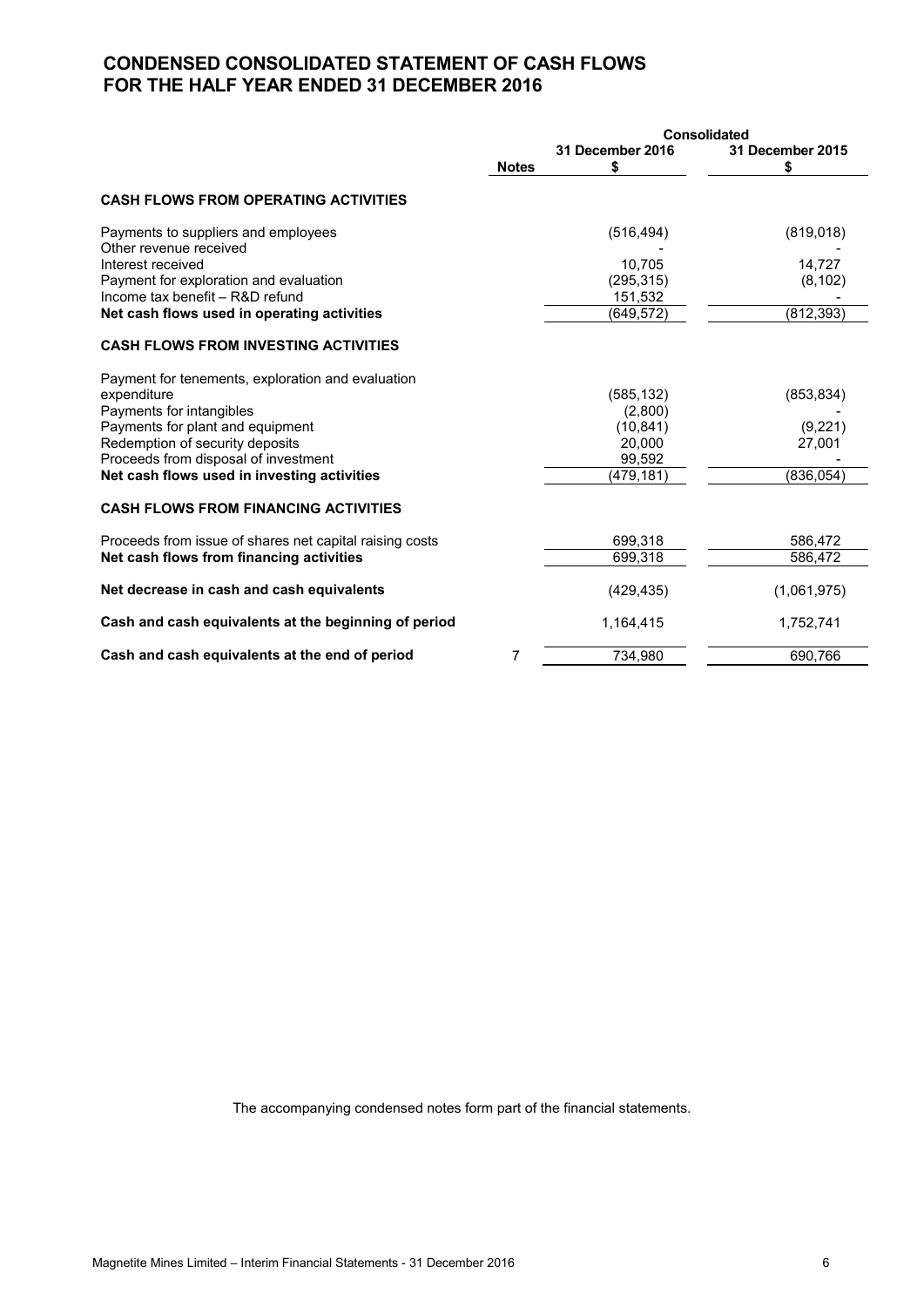## **CONDENSED CONSOLIDATED STATEMENT OF CHANGES IN EQUITY FOR THE HALF YEAR ENDED 31 DECEMBER 2016**

|                                                                                                                                                        | <b>Equity</b> | <b>Accumulated</b><br><b>losses</b> | Option<br><b>Reserve</b> | <b>Share Based</b><br><b>Payments</b> | Foreign<br>Currency | <b>Fair Value</b><br><b>Reserve</b> | <b>Total</b>         |
|--------------------------------------------------------------------------------------------------------------------------------------------------------|---------------|-------------------------------------|--------------------------|---------------------------------------|---------------------|-------------------------------------|----------------------|
| <b>Consolidated</b>                                                                                                                                    |               |                                     |                          | <b>Reserve</b>                        | <b>Reserve</b>      |                                     |                      |
| Balance at 1 July 2016                                                                                                                                 | 46,249,323    | (47, 198, 092)                      | 1.007.941                | 6,891,935                             |                     |                                     | 6,951,107            |
| Total comprehensive income for the period<br>Loss for the period                                                                                       |               | (2,754,408)                         |                          |                                       |                     |                                     | (2,754,408)          |
| Total comprehensive gain/(loss) for the period                                                                                                         |               | (2,754,408)                         |                          |                                       |                     |                                     | (2,754,408)          |
| Transactions with owners recorded directly in equity:<br>Contributions of equity, net of transaction costs<br>Recognised value of share based payments | 849.318       |                                     |                          | 1.984.605                             |                     |                                     | 849.318<br>1,984,605 |
| <b>Balance at 31 December 2016</b>                                                                                                                     | 47.098.641    | (49.952.500)                        | 1.007.941                | 8,876,540                             |                     |                                     | 7,030,622            |

|                                                                                               | <b>Equity</b> | <b>Accumulated</b><br><b>losses</b> | Option<br><b>Reserve</b> | <b>Share Based</b><br><b>Payments</b> | Foreign<br>Currency | <b>Fair Value</b><br><b>Reserve</b> | Total              |
|-----------------------------------------------------------------------------------------------|---------------|-------------------------------------|--------------------------|---------------------------------------|---------------------|-------------------------------------|--------------------|
| <b>Consolidated</b>                                                                           |               |                                     |                          | <b>Reserve</b>                        | <b>Reserve</b>      |                                     |                    |
| Balance at 1 July 2015                                                                        | 44,519,005    | (45,375,661)                        | 1.007.941                | 6,658,187                             | 58,879              |                                     | 6,868,351          |
| Total comprehensive income for the period<br>Loss for the period                              |               | (1,159,883)                         |                          |                                       |                     |                                     | (1, 159, 883)      |
| Total comprehensive gain/(loss) for the period                                                |               | 1,159,883)                          |                          | $\overline{\phantom{0}}$              |                     | $\overline{\phantom{a}}$            | (1, 159, 883)      |
| Transactions with owners recorded directly in equity:                                         |               |                                     |                          |                                       |                     |                                     |                    |
| Contributions of equity, net of transaction costs<br>Recognised value of share based payments | 586,472       |                                     |                          | 178.023                               |                     |                                     | 586,472<br>178.023 |
| Balance at 31 December 2015                                                                   | 45.105.477    | (46, 535, 544)                      | 1.007.941                | 6,836,210                             | 58,879              | $\overline{\phantom{0}}$            | 6.472.963          |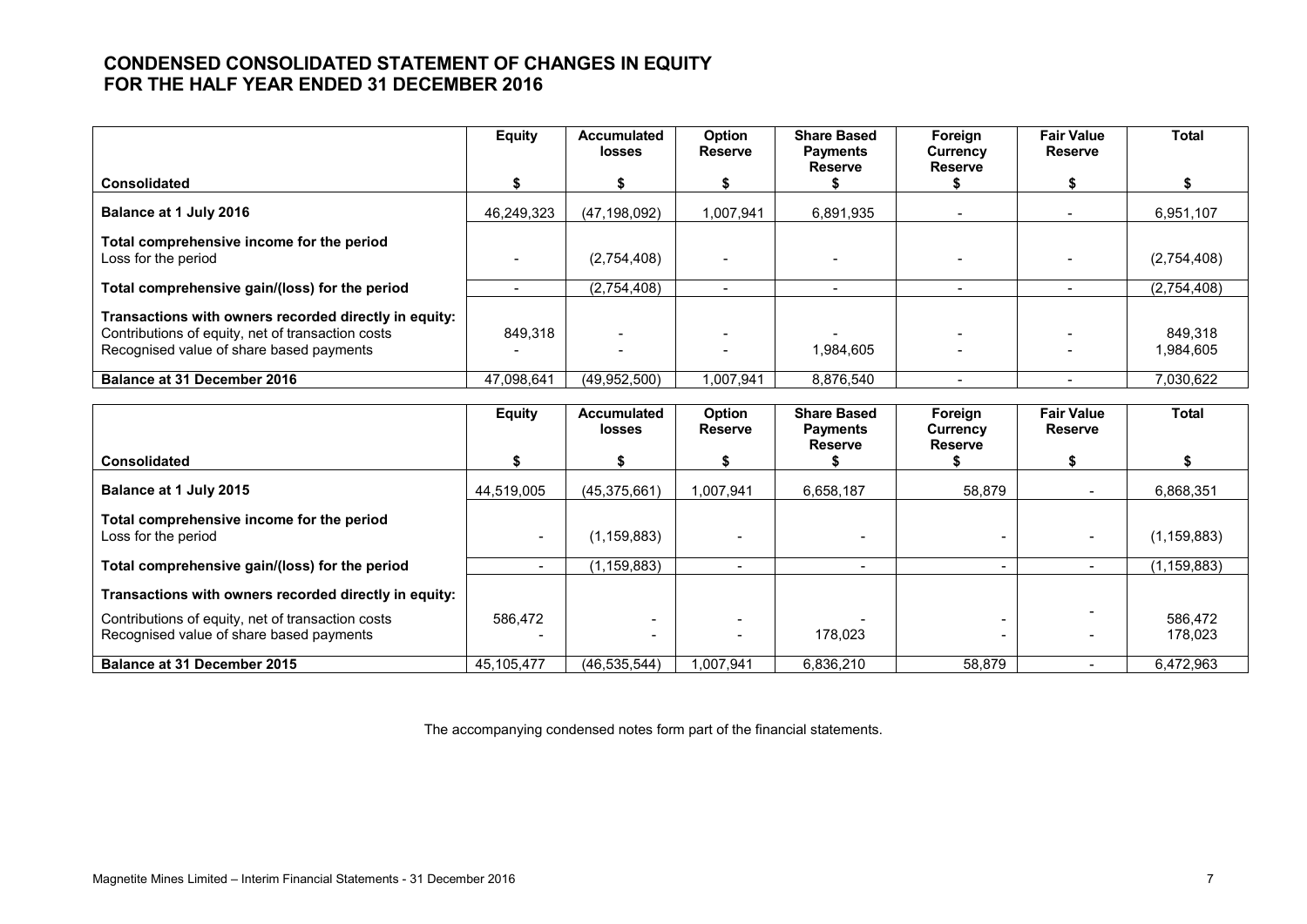### **1. CORPORATE INFORMATION**

This financial report includes the consolidated financial statements and notes of Magnetite Mines Limited and its controlled entities ("consolidated entity or group").

### **2. SUMMARY OF SIGNIFICANT ACCOUNTING POLICIES**

#### **Basis of Preparation**

These general purpose interim financial statements for the half-year reporting period ended 31 December 2016 have been prepared in accordance with requirements of the *Corporations Act 2001* and Australian Accounting Standard AASB 134: *Interim Financial Reporting*. The Group is a for-profit entity for financial reporting purposes under Australian Accounting Standards.

This interim financial report is intended to provide users with an update on the latest annual financial statements of Magnetite Mines Limited and its controlled entities (referred to as the "Consolidated Group" or "Group"). As such, it does not contain information that represents relatively insignificant changes occurring during the half-year within the Group. It is therefore recommended that this financial report be read in conjunction with the annual financial statements of the Group for the year ended 30 June 2016, together with any public announcements made during the following half-year.

These interim financial statements were authorized for issue on 9 March 2017.

#### **a) Accounting Policies**

The same accounting policies and methods of computation have been followed in this interim financial report as were applied in the most recent annual financial statements.

The Group has considered the implications of new and amended Accounting Standards but determined that their application to the financial statements is either not relevant or not material.

#### **b) Amendments to AASBs and new Interpretations that are mandatorily effective for the current reporting period**

The Group has adopted all of the new and revised Standards and Interpretations issued by the Australian Accounting Standards Board (the AASB) that are relevant to their operations and effective for the current half-year.

New and revised Standards and amendments thereof and Interpretations effective for the current half-year that are relevant to the Group include:

- AASB 2014-1: Amendments to Australian Accounting Standards (Part D);
- AASB 2014-4: Amendments to Australian Accounting Standards Clarification of Acceptable Methods of Depreciation and Amortisation;
- AASB 2015-2: Amendments to Australian Accounting Standards Disclosure Initiative: Amendments to AASB 101;
- AASB 2015-9: Amendments to Australian Accounting Standards Scope and Application Paragraphs.

The adoption of these amendments has had no impact on the disclosures or the amounts recognised in the Group's condensed consolidated financial statements.

#### **c) Mineral exploration and evaluation**

The application of the Group's accounting policy for exploration and evaluation expenditure requires judgment in determining whether it is likely that future economic benefits are likely either from future exploitation or sale or where activities have not reached a stage which permits a reasonable assessment of the existence of reserves. The determination of a Joint Ore Reserves Committee (JORC) resource is itself an estimation process that requires varying degrees of uncertainty depending on sub-classification and these estimates directly impact the point of deferral of exploration and evaluation expenditure. The deferral policy requires management to make certain estimates and assumptions about future events or circumstances, in particular whether an economically viable extraction operation can be established. Estimates and assumptions made may change if new information becomes available. If, after expenditure is capitalised, information becomes available suggesting that the recovery of expenditure is unlikely, the amount capitalised is written off in the statement of profit and loss in the period when the new information becomes available.

Exploration, evaluation and development costs are accumulated in respect of each separate area of interest. Exploration and evaluation costs are carried forward where right of tenure of the area of interest is current and they are expected to be recouped through sale or successful development and exploitation of the area of interest or, where exploration and valuation activities in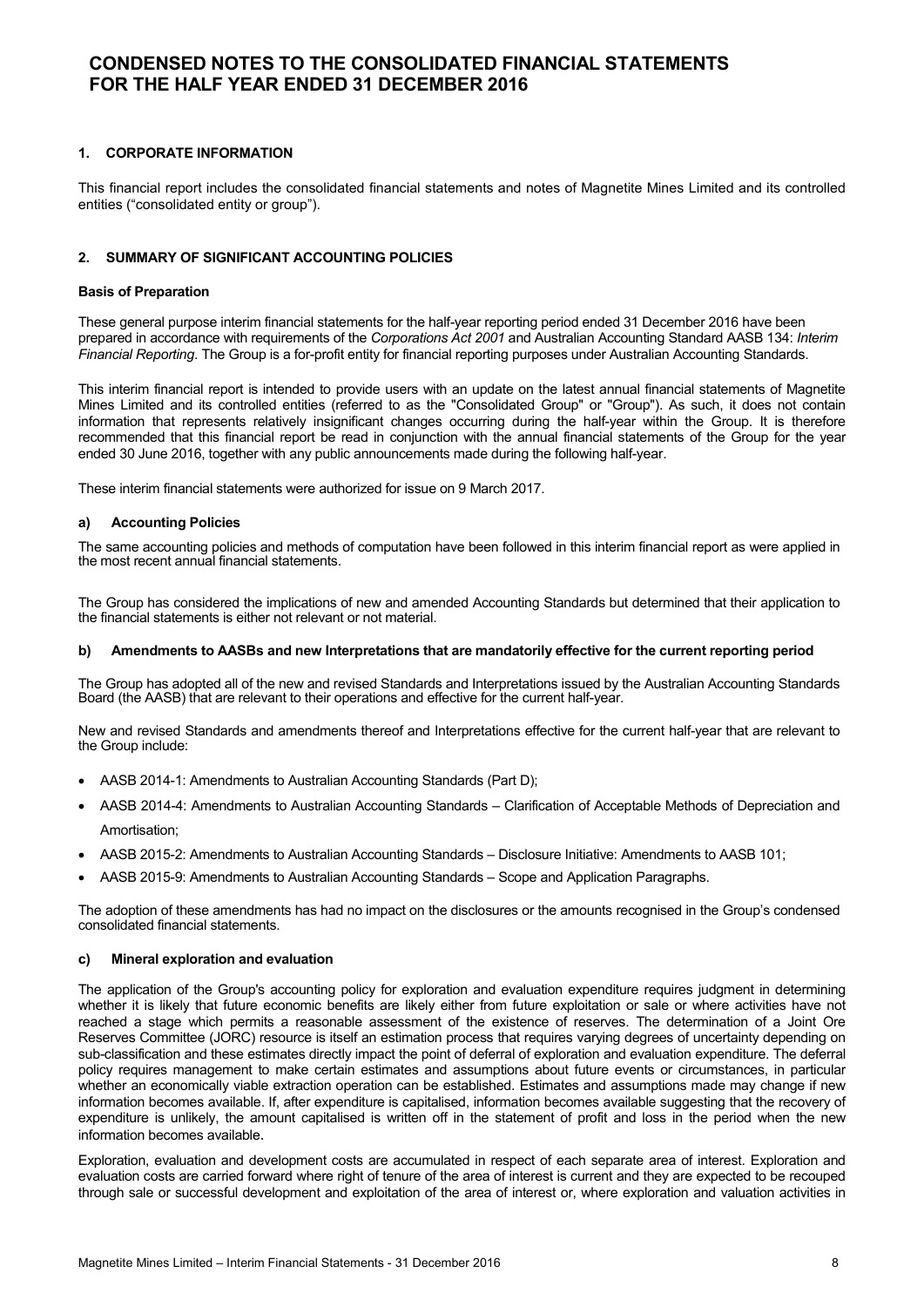the area of interest have not yet reached a stage that permits reasonable assessment of the existence of economically recoverable reserves. When an area of interest is abandoned or the directors decide that it is not commercial, any accumulated costs in respect of that area are written off in the financial period the decision was made. Each area of interest is also reviewed at the end of each accounting period and accumulated costs written off to the extent that they may not be recoverable in the future. Amortisation is not charged on costs carried forward in respect of areas of interest in the development phase until production commences.

### **d) Going concern**

The accounts have been prepared on the going concern basis, which contemplates continuity of normal business activities and the realisation of assets and liabilities in the normal course of business

The group recorded a loss of \$2,754,408 for the half year ended 31 December 2016. Total exploration expenditure written off in the year is \$8,744 and no provision for impairment loss was made. The group had cash assets of \$734,980 at 31 December 2016. The directors consider these funds, combined with additional funds from any capital raising to be sufficient for the planned expenditure on the mineral projects for the ensuing 12 months as well as for corporate and administrative overhead costs. The directors also believe that they have the capacity to raise additional capital should that become necessary. For these reasons, the directors believe the going concern basis of preparation is appropriate.

**Consolidated**

## **3. REVENUE AND EXPENSES**

Revenues and expenses from continuing operations:

|    |                                                                                                                                                                                                                                                                                                                                          | 31 December 2016<br>\$               | unsunualcu<br>31 December 2015<br>\$         |
|----|------------------------------------------------------------------------------------------------------------------------------------------------------------------------------------------------------------------------------------------------------------------------------------------------------------------------------------------|--------------------------------------|----------------------------------------------|
| a) | <b>Finance revenue</b>                                                                                                                                                                                                                                                                                                                   |                                      |                                              |
|    | Bank interest received and receivable                                                                                                                                                                                                                                                                                                    | 8,977                                | 11,512                                       |
| b) | <b>Other Income</b>                                                                                                                                                                                                                                                                                                                      |                                      |                                              |
|    | Sundry income<br>R&D claim refund<br>Gain on sale of investments                                                                                                                                                                                                                                                                         | 1,166<br>151,532<br>6,415<br>159,113 | 4,397<br>4,397                               |
| C) | <b>Employee benefits expense</b>                                                                                                                                                                                                                                                                                                         |                                      |                                              |
|    | Share based payments<br>Salaries and wages                                                                                                                                                                                                                                                                                               | 1,777,617<br>175,433<br>1,953,050    | 178,023<br>156,862<br>334,885                |
| d) | <b>Other expenses</b>                                                                                                                                                                                                                                                                                                                    |                                      |                                              |
|    | Contractors and consultants services<br>General and administrative expenses                                                                                                                                                                                                                                                              | 580.189<br>273,970<br>854,159        | 248,362<br>291,808<br>540,170                |
| e) | Investment accounted for using equity method<br>Balance at the beginning of the year<br>Share of associated company's loss after tax<br>Share of translation reserve of associate<br>Share of fair value reserve of associate<br>Recognised value of share based payments of associate<br>(Increase in)/reversal of impairment provision |                                      | 341,494<br>(42, 762)<br>(166,951)<br>131,781 |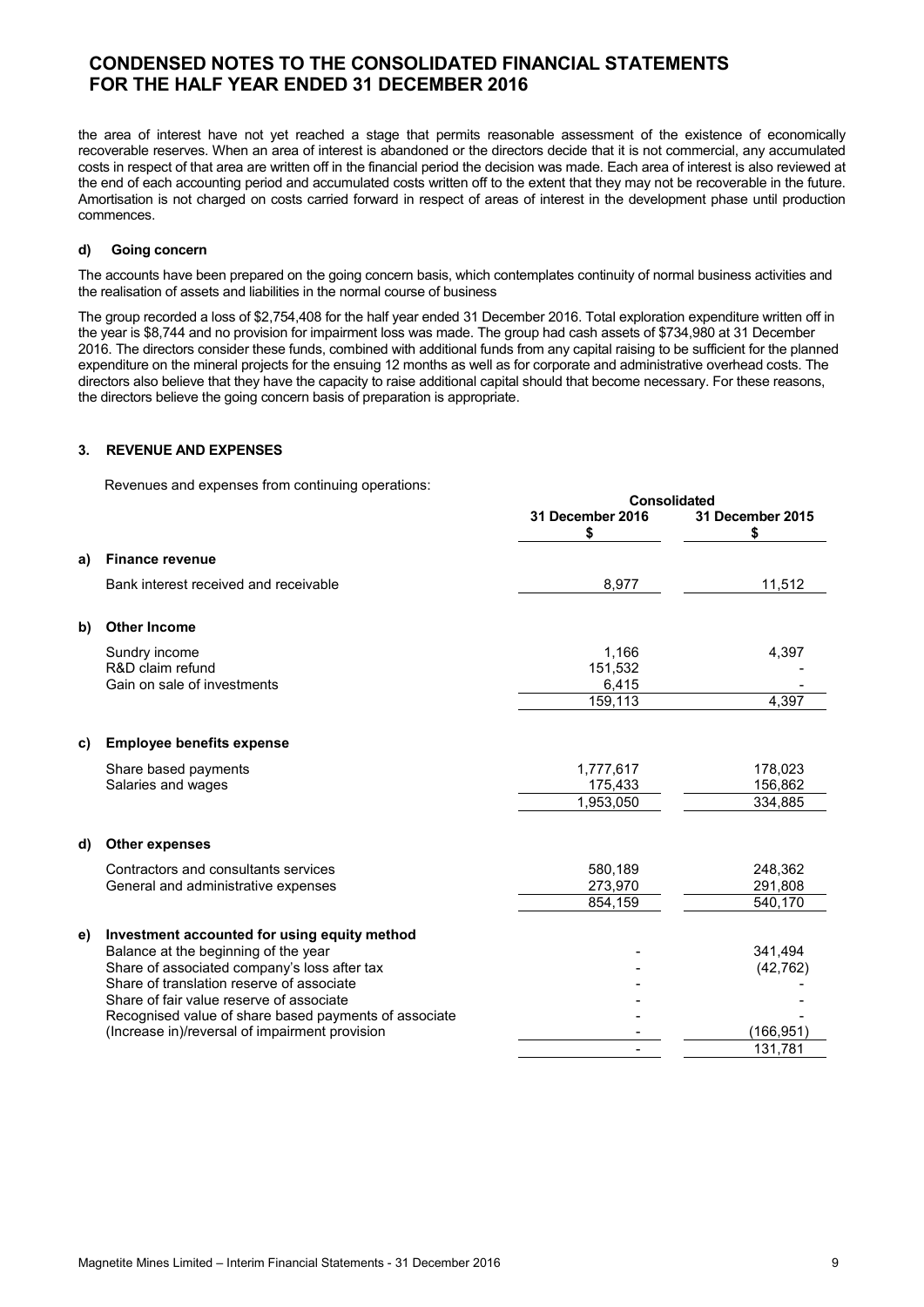## **4. EXPLORATION EXPENDITURE**

|                                                             | 31 December 2016 | 30 June 2016 |
|-------------------------------------------------------------|------------------|--------------|
| Balance at the beginning of the period                      | 8,315,729        | 4.484.902    |
| Exploration expenditure                                     | 490.703          | 3,855,383    |
| Provision for impairment of capitalised exploration expense |                  | -            |
| Exploration written off                                     | (8,744)          | (24.556)     |
|                                                             | 8,797,688        | 8,315,729    |

## **5. EARNINGS PER SHARE**

|                                                                                                                                   | 31 December 2016<br><b>Cents</b> | 31 December 2015<br>Cents |
|-----------------------------------------------------------------------------------------------------------------------------------|----------------------------------|---------------------------|
| Basic loss per share (cents per share)<br>Diluted loss per share (cents per share)                                                | (0.62)<br>(0.62)                 | (0.31)<br>(0.31)          |
| average number of ordinary shares used in<br>Weighted<br>the<br>calculation of basic earnings per share                           | 444.071.018                      | 373,868,398               |
| Weighted average number of ordinary shares and potential ordinary<br>shares used in the calculation of diluted earnings per share | 444.071.018                      | 373,868,398               |

## **6. SEGMENT INFORMATION**

The consolidated entity has applied AASB 8 Operating Segments. AASB 8 requires the entity to identify operating segments and disclose segment information on the basis of internal reports that are provided to, and reviewed by, the chief operating decision maker of the consolidated entity to allocate resources and assess performance. In the case of the consolidated entity, the chief operating decision maker is the Board of Directors. Operating segments now represent the basis on which the Group reports its segment information to the Board.

Magnetite Mines Limited operates within the exploration industry in Australia and viewed as a single segment by management. Therefore, no separate segment report is considered necessary.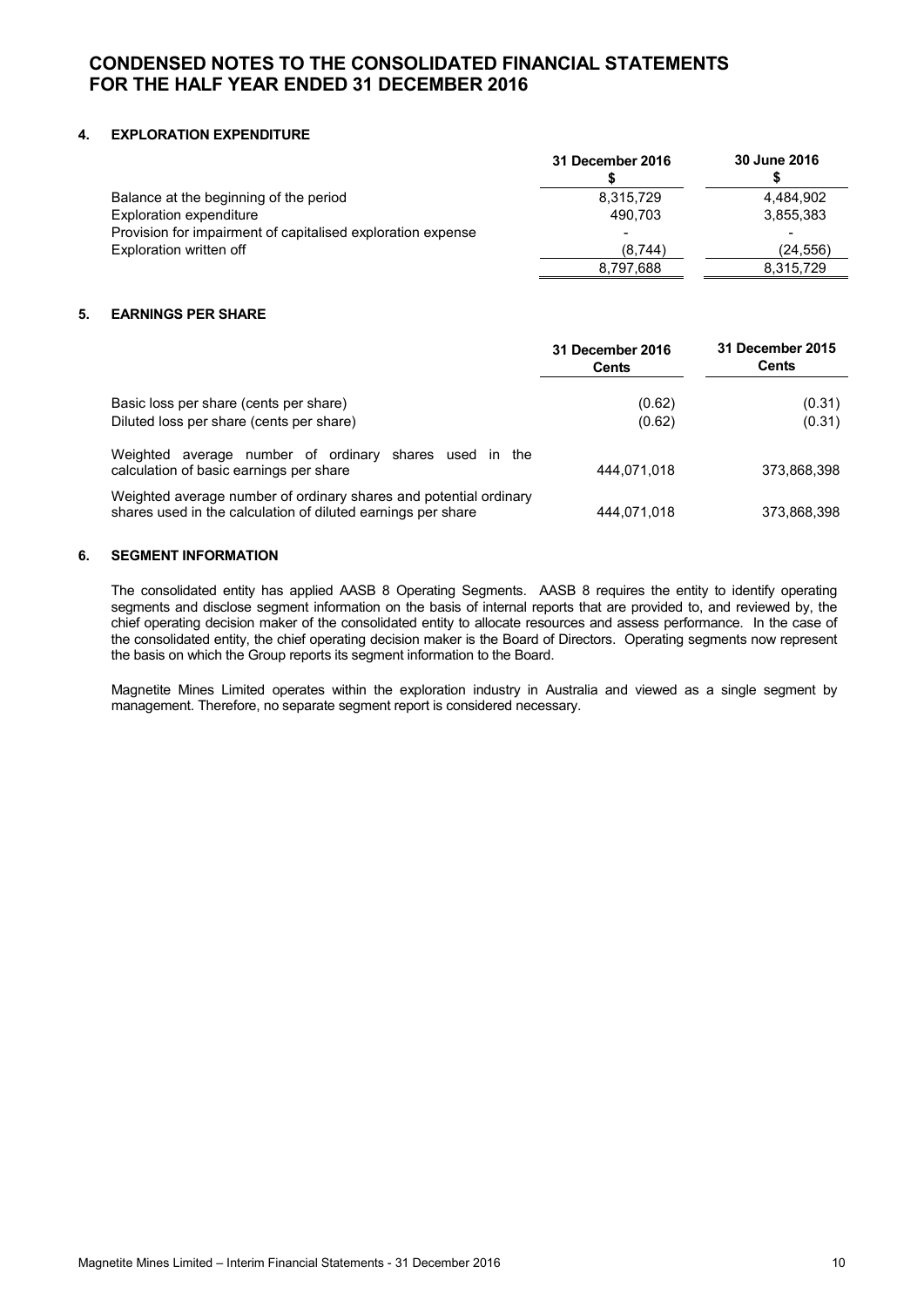## **7. CASH AND CASH EQUIVALENTS**

For the purposes of the half year Condensed Consolidated Statement of Cash Flows, cash and cash equivalents comprise the following:

|                          | <b>Consolidated</b> |              |  |
|--------------------------|---------------------|--------------|--|
|                          | 31 December 2016    | 30 June 2016 |  |
| Cash at bank and in hand | 59.523              | 164.415      |  |
| Short-term deposits      | 675.457             | 1,000,000    |  |
|                          | 734.980             | 1.164.415    |  |

Cash at bank earns interest at floating rates based on daily bank deposit rates. Deposits at call earn interest on a 30 to 180 day term basis at bank deposit rates.

## **8. CONTROLLED ENTITIES**

| Name                         | Country of<br>Incorporation | Percentage interest held |           | Carrying Amount of parent<br>entity's investment |            |
|------------------------------|-----------------------------|--------------------------|-----------|--------------------------------------------------|------------|
|                              |                             | 2016<br>$\%$             | 2015<br>% | 2016<br>\$                                       | 2015<br>\$ |
|                              |                             |                          |           |                                                  |            |
| Razorback Iron Pty Ltd       | <b>AUS</b>                  | 100                      | 100       | 20                                               | 20         |
| Razorback Operations Pty Ltd | <b>AUS</b>                  | 100                      | 100       | 20                                               | 20         |
| Red Dragon Mining Pty Ltd    | AUS                         | 100                      | 100       | 20                                               | 20         |
| Ironback Pty Ltd             | <b>AUS</b>                  | 100                      | 100       | 100                                              | 100        |

In the prior year, the Company had a direct equity interest of 40.69% in Aldershot Resources Ltd (Aldershot) a listed company on the Toronto Stock Exchange. The investment in Aldershot Resources Ltd was divested on 27 April 2016.

## **9. CONTRIBUTED EQUITY**

#### **a) Issued and paid up capital**

|                       | 31 December 2016 | 30 June 2016 |
|-----------------------|------------------|--------------|
| Ordinary shares       |                  |              |
| Issued and fully paid | 49,165,890       | 48,280,741   |
| Less: issue costs     | (2,067,249)      | (2,031,418)  |
|                       | 47,098,641       | 46,249,323   |

### **b) Movement in ordinary shares on issue 2016**

| <b>Number of shares</b> |            |
|-------------------------|------------|
|                         |            |
| 438.329.539             | 46,249,323 |
| 24,850,439              | 849,318    |
| 463,179,978             | 47,098,641 |
|                         |            |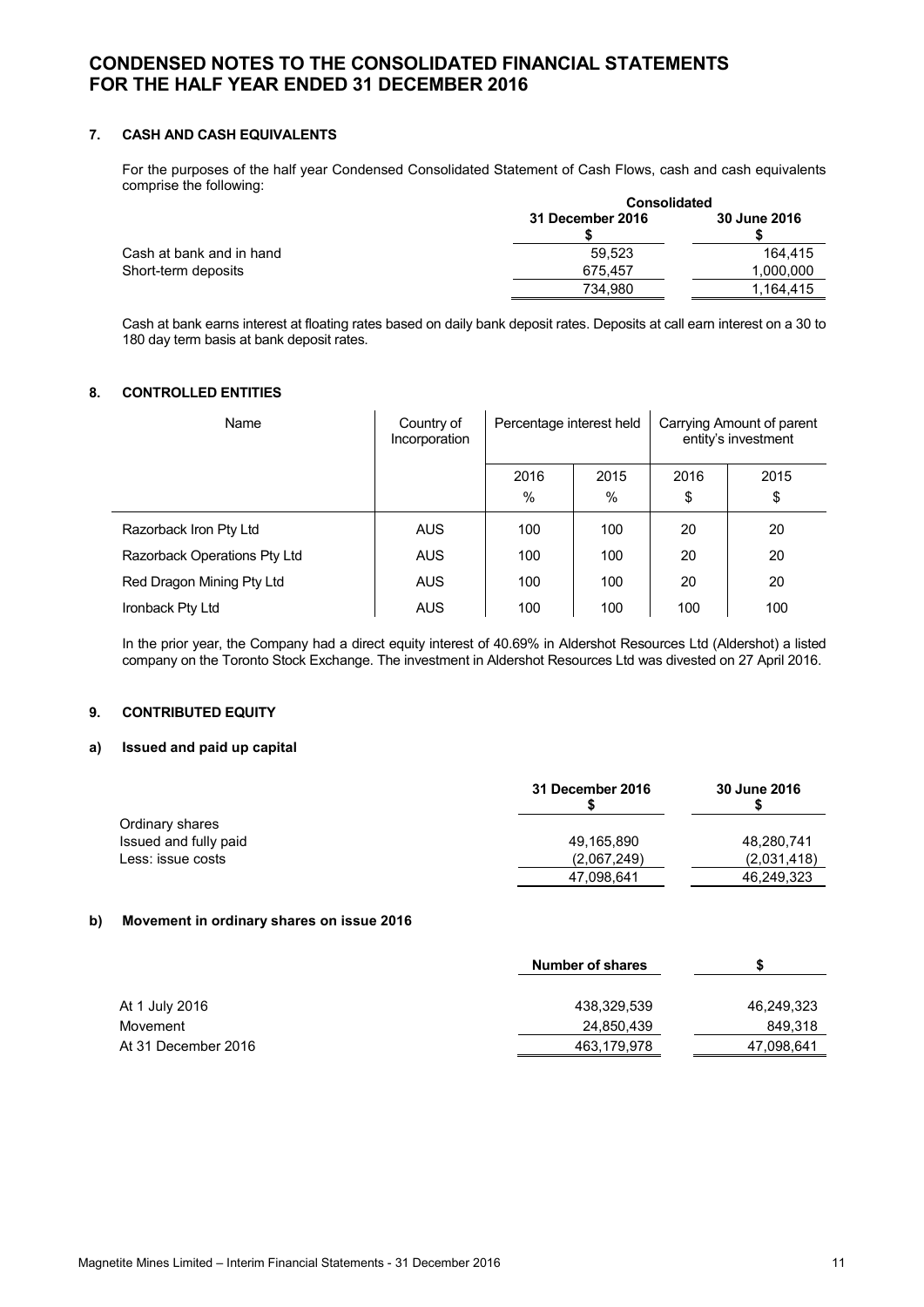## **10. SHARE OPTIONS**

|                  | <b>Expiry Date</b> | <b>Exercise Price</b> | Balance at<br>1 July 2016 | Issued during<br>the period | Exercised<br>during the<br>period | Lapsed during<br>the period | Expired during<br>the period | Balance at<br>31 December<br>2016 |
|------------------|--------------------|-----------------------|---------------------------|-----------------------------|-----------------------------------|-----------------------------|------------------------------|-----------------------------------|
| Unquoted options | 1 July 2016        | 4.9 cents             | 2,700,000                 |                             |                                   |                             | (2,700,000)                  | ۰                                 |
| Unquoted options | 27 November 2016   | 21 cents              | 6,750,000                 |                             |                                   |                             | (6,750,000)                  | ٠                                 |
| Unquoted options | 1 July 2017        | 7 cents               | 1,450,000                 |                             |                                   |                             | $\blacksquare$               | 1,450,000                         |
| Unquoted options | 27 November 2017   | 16 cents              | 6,500,000                 |                             |                                   |                             |                              | 6,500,000                         |
| Unquoted options | 7 October 2018     | 2 cents               | 5,300,000                 |                             |                                   |                             |                              | 5,300,000                         |
| Unquoted options | 31 October 2018    | 10 cents              | 6,500,000                 |                             |                                   |                             |                              | 6,500,000                         |
| Unquoted options | 12 January 2019    | 2 cents               | 1,000,000                 |                             |                                   |                             |                              | 1,000,000                         |
| Unquoted options | 5 August 2019      | 4.5 cents             |                           | 8,000,000                   |                                   |                             |                              | 8,000,000                         |
| Unquoted options | 26 November 2020   | 2 cents               | 20,000,000                |                             |                                   |                             | ۰                            | 20,000,000                        |
| Unquoted options | 26 April 2021      | 2 cents               | 3,000,000                 |                             |                                   |                             | $\overline{a}$               | 3,000,000                         |
| Unquoted options | 24 August 2021     | 4.5 cents             |                           | 1,000,000                   |                                   |                             | $\overline{a}$               | 1,000,000                         |
| Unquoted options | 7 September 2021   | 2.5 cents             |                           | 3,000,000                   |                                   |                             |                              | 3,000,000                         |
| Unquoted options | 30 November 2021   | 2 cents               |                           | 20,000,000                  |                                   |                             |                              | 20,000,000                        |
| Unquoted options | 30 November 2021   | 1.7 cents             |                           | 10,000,000                  |                                   |                             |                              | 10,000,000                        |
| Unquoted options | 30 November 2021   | 4.4 cents             |                           | 10,000,000                  |                                   |                             |                              | 10,000,000                        |
| Unquoted options | 30 November 2021   | 3.7 cents             |                           | 10,000,000                  |                                   | $\qquad \qquad -$           | ÷                            | 10,000,000                        |
| Unquoted options | 5 December 2021    | 10 cents              |                           | 5,000,000                   | $\overline{\phantom{a}}$          | $\blacksquare$              |                              | 5,000,000                         |
| Total            |                    |                       | 53,200,000                | 67,000,000                  | $\overline{\phantom{a}}$          |                             | (9,450,000)                  | 110,750,000                       |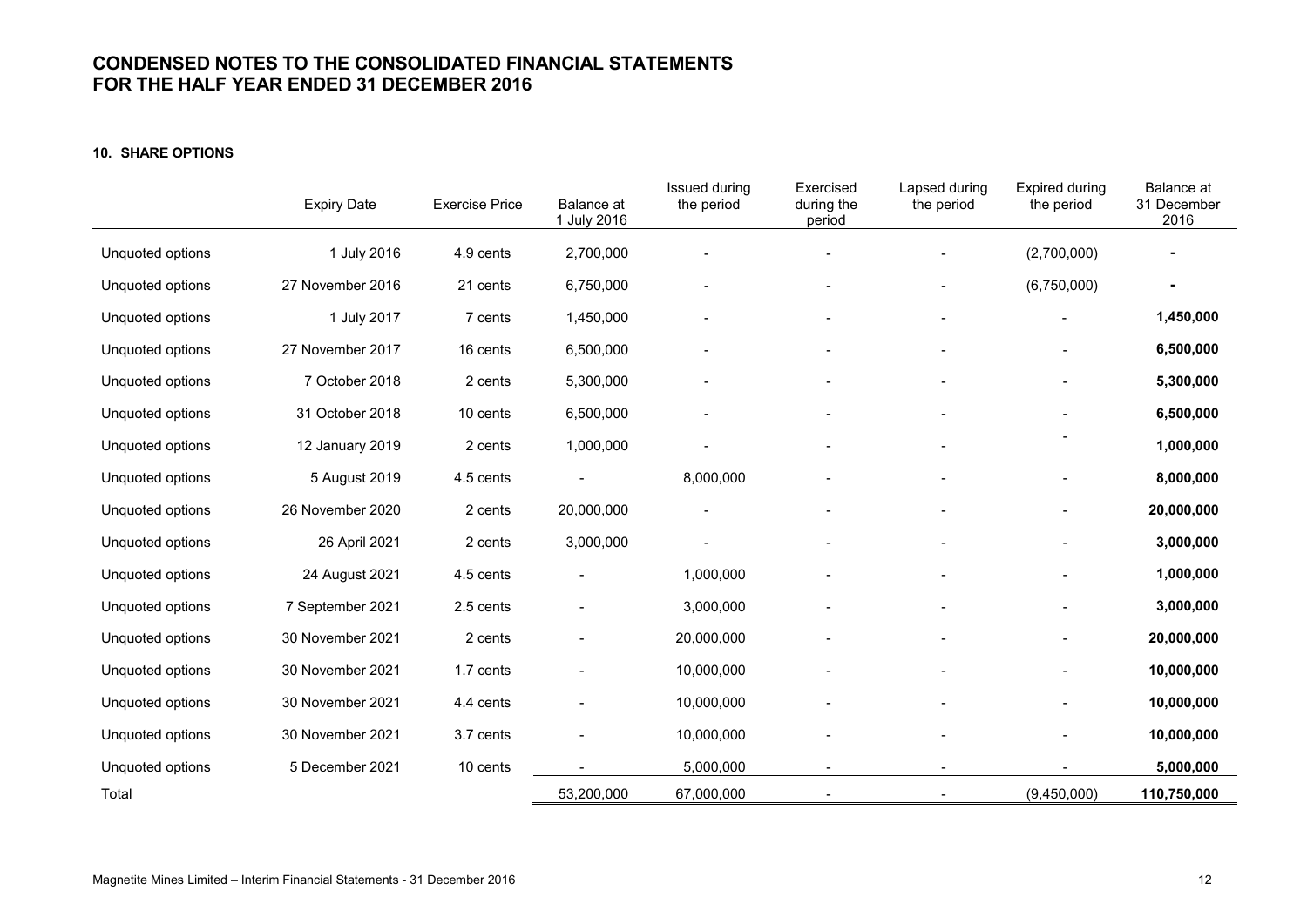## **11. SHARE BASED PAYMENTS**

### **a) Recognised share based payment expenses**

The expense recognised for services received during the period is shown in the table below:

|                                                                                | <b>Consolidated</b> |                  |  |
|--------------------------------------------------------------------------------|---------------------|------------------|--|
|                                                                                | 31 December 2016    | 31 December 2015 |  |
| Expense arising from options issued to Directors, employees<br>and consultants | 1.984.605           | 178.023          |  |

#### **b) Issue of Directors, Employee and Consultants Options**

The Company has an Employee Share Option Plan in place which was approved by shareholders on 28 November 2014. During the 6 months ended 31 December 2016, 50,000,000 (2015: 20,000,000) unquoted options exercisable at various prices and exercise dates were issued to Directors. During this period 8,000,000 unquoted options exercisable at 4.5 cents each on or before 5 August 2019 were issued to employees. Also during this period, 9,000,000 unquoted options exercisable at various prices and exercise dates were issued to Consultants.

#### **c) Directors, Employee and Consultants Options**

The following table illustrates the number and weighted average exercise price of and the movements in share options issued during the period:

|                                                         |                             | Consolidated         |  |  |
|---------------------------------------------------------|-----------------------------|----------------------|--|--|
|                                                         | Number of<br><b>Options</b> | <b>WAEP</b><br>cents |  |  |
| Outstanding at beginning of the period                  | 53,200,000                  | 7.4                  |  |  |
| Issued during the period<br>Exercised during the period | 67,000,000                  | 3.5                  |  |  |
| Expired / lapsed during the period                      | (9,450,000)                 | 16.4                 |  |  |
| Outstanding at end of the period                        | 110,750,000                 | 4.3                  |  |  |
| Exercisable at the end of the period                    | 110,750,000                 | 4.3                  |  |  |

## **12. INTEREST IN JOINT VENTURES**

The Group has not entered into any joint venture agreements with third parties in Australia.

## **13. COMMITMENTS**

In the opinion of the Directors, there are no commitments or contingent liabilities at 31 December 2016 and none were incurred in the interval between the period end and the date of this financial report other than as disclosed in Notes 13 and 14.

#### **a) Mineral tenement expenditure commitments – Australia**

The Company has annual expenditure obligations of approximately \$417,756 with respect to the core assets being the Razorback Premium Iron Project and the Red Dragon Venture. Non core tenements (EL4842 – Two Sisters, EL24550 – George and EL27354 – Amangal) are currently in the initial stage of divestment.

If the Company decides to relinquish certain leases and/or does not meet these obligations, assets recognised in the balance sheet may require review to determine the appropriateness of carrying values. The sale, transfer or farm-out of exploration rights to third parties will reduce or extinguish these obligations.

### **b) Consultancy Agreement**

On 14 August 2015, the Company entered into a Consultancy Agreement with Kyung Ok Chung (Kerry Davidson) to provide specialist, marketing advice and fund raising assessment services particularly in relation to South Korea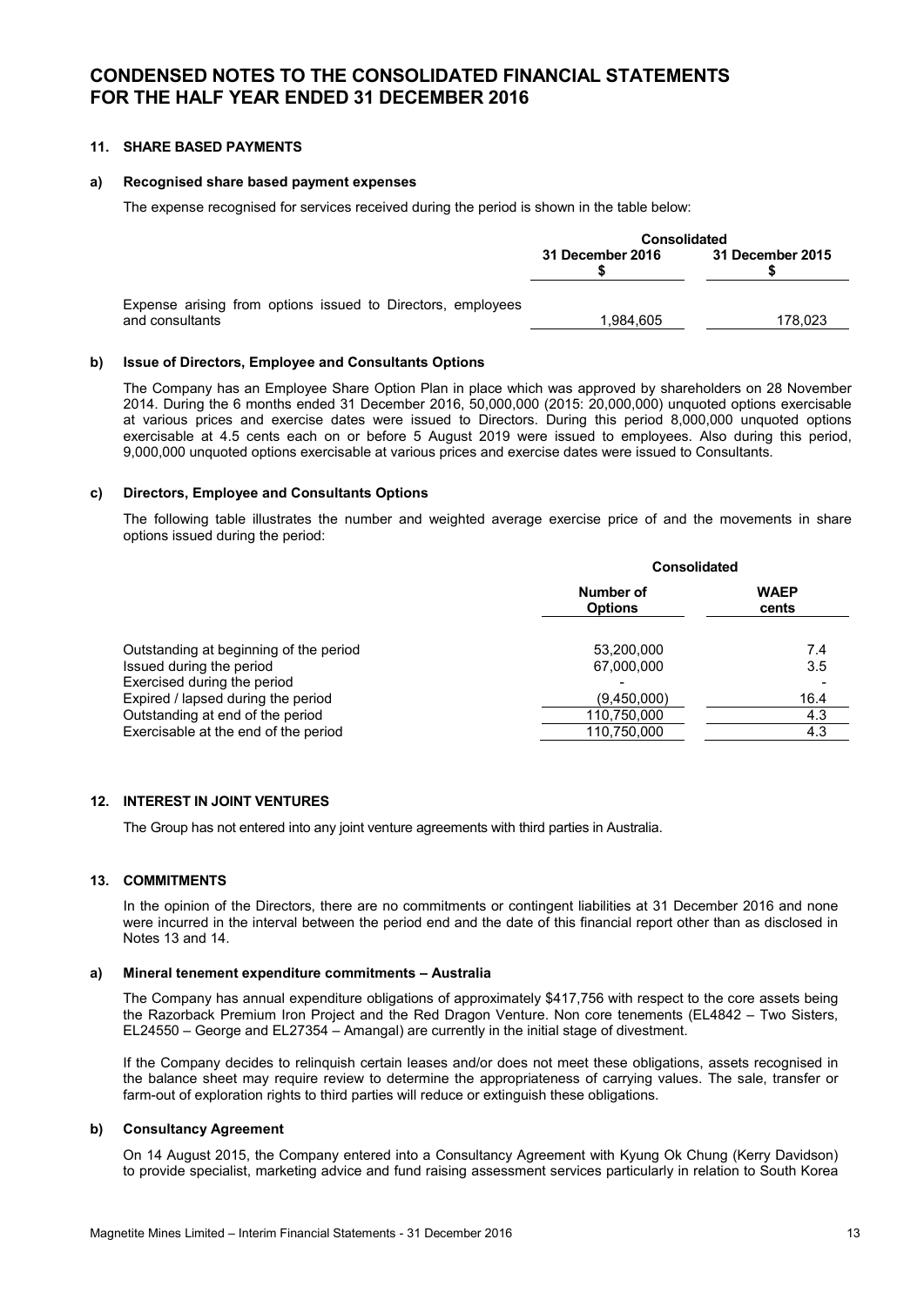for a period of 2 years at a fee of \$84,000 per year payable on a monthly basis. An establishment fee of \$130,000 was paid to Kerry Davidson on 14 August 2015.

### **c) Operating Lease Commitments**

The Company has a commercial non cancellable lease expiring on 28 February 2017 on its corporate office premise in Adelaide, South Australia, a commercial non-cancellable lease expiring 31 December 2017 on its storage unit in Wingfield, South Australia and a lease expiring on 11 March 2018 for an accommodation unit in Adelaide, South Australia that has not been recognised as liability or payable in the financial statements.

|                                             | 31 December 2016 | 30 June 2016             |
|---------------------------------------------|------------------|--------------------------|
| Within one year                             | 126.314          | 61.425                   |
| After one year but not more than five years | 7.787            | $\overline{\phantom{a}}$ |
|                                             | 134.101          | 61.425                   |

#### **d) Bonds**

As at 31 December 2016, the Company has outstanding \$32,712 (30 June 2016: \$33,093) as bonds provided by the Company's bank for mineral tenements in Australia.

#### **e) Bank guarantee**

As at 31 December 2016, the Company has outstanding \$10,400 (30 June 2016: \$30,400) as a guarantee provided by the Company's bank for corporate office lease.

## **14. CONTINGENCIES**

#### **Contingent liabilities**

As at 31 December 2016, the Company has the following contingent liabilities:

#### **Agreement with Mintech Resources Pty Ltd**

Pursuant to a Variation Deed dated 11 August 2015, the Company finalised the acquisition of a 100% interest in EL 5432 (formally EL 4267) covering the Razorback Ridge area on the following terms:

- 1) The issue of Redeemable Convertible Notes on 31 August 2015 with a face value of \$2.5 million (Notes issued on 31 August 2015 - refer to note 15)
- 2) Resource payments to Mintech calculated at \$0.01 per DTR tonne of measured resources (resource payment = tonne of measured resource x \$0.01 x [(Average DTR% of Resource tonnes)/100]). DTR means potentially recoverable tonnes of magnetite as determined by the Davis Tube Recovery technique;
- 3) A Production Payment of \$3,000,000 to Mintech within 20 Business Days of the Company receiving payment of at least 95% of the purchase price for the first commercial shipment of Product from the tenement; and
- 4) A 1% Royalty on the Value of the Product produced from the tenement measured at the "mine gate".

#### **Agreement with Goldus Pty Ltd**

Pursuant to a Variation Deed dated 11 August 2015, the Company has finalised the acquisition of a 100% interest in EL 5180 and EL 5240 which surround the Razorback Ridge area on the following terms:

- 1) A payment of \$350,000 (paid to Goldus on 11 August 2015);
- 2) A second payment of \$420,000 (paid to Goldus on 31 August 2015);
- 3) Resource payments to Goldus calculated at \$0.01 per DTR tonne of measured resources;
- 4) A Production Payment of \$3,000,000 to Goldus within 20 Business Days of the Company receiving payment of at least 95% of the purchase price for the first commercial shipment of Product from the tenements; and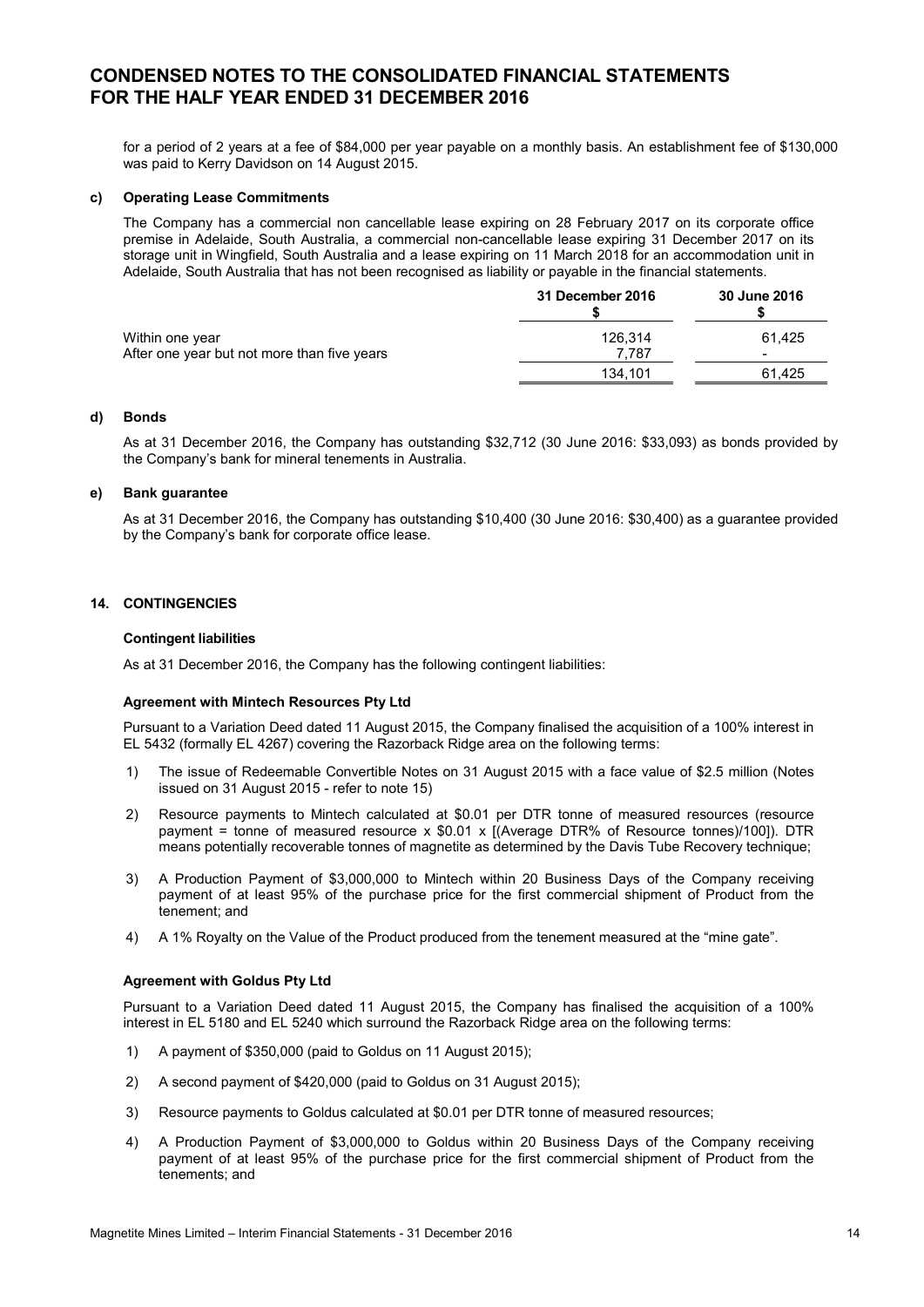5) A 1% Royalty on the Value of the Product produced from the tenement measured at the "mine gate".

The Company has also agreed to provide geological and other technical and commercial services for the evaluation of other EL's held by Goldus and Mintech.

### **15. CONVERTIBLE LOAN NOTE LIABILITY**

|                   | <b>Consolidated</b> |                  |  |
|-------------------|---------------------|------------------|--|
|                   | 31 December 2016    | 31 December 2015 |  |
| Convertible Notes | 2,500,000           | 2.500.000        |  |

Pursuant to a Variation Deed dated 11 August 2015 with Mintech Resources Pty Ltd, the Company issued Redeemable Convertible Notes on 31 August 2015 with a face value of \$2,500,000 on the following terms:

- a) the Redeemable Convertible Notes have a 48 month term from the issue date;
- b) interest of 7% per annum, payable 12 months in arrears on the anniversary from the issue date;
- c) at least 5 days before maturity or redemption of the Redeemable Convertible Notes the Company can elect the:
	- (i) Redeemable Convertible Notes be redeemed by cash equivalent to the face value of the Redeemable Convertible Notes;
	- (ii) Redeemable Convertible Notes convert into fully paid ordinary shares in the Company equivalent to the face value of the Redeemable Convertible Notes at a price equivalent to the Company's VWAP over 90 consecutive days;
	- (iii) Redeemable Convertible Notes convert into a combination of cash and fully paid ordinary shares as defined in (i) and (ii); or
	- (iv) Company may extend the maturity date by a single further period of 12 months on a cash payment of \$250,000 extension fee to Mintech.

On 13 December 2016, the Company issued 3,846,154 shares to Mintech Pty Ltd in lieu of cash payment of \$150,000 for accrued interest concerning a period from mid October 2015 to 31 August 2016.

### **16. SUBSEQUENT EVENTS**

Since the end of the half year, the Directors are not aware of any matter or circumstance not otherwise dealt with in the Directors' Report or the Financial Statements that has significantly or may significantly affect the state of affairs or operations of the reporting entity in the future financial periods.

#### • *Issue of Options to a Director*

In November 2016 the shareholders approved to issue 10,000,000 options, each having an exercise price equal to the 15-day volume weighted average price of shares based on the 15 trading days immediately prior to 31 December 2016. As a result, on 9 January 2017, the Company issued 10,000,000 unquoted options exercisable at 4 cents each with an expiry date of 8 January 2021 to Mr Gordon Toll.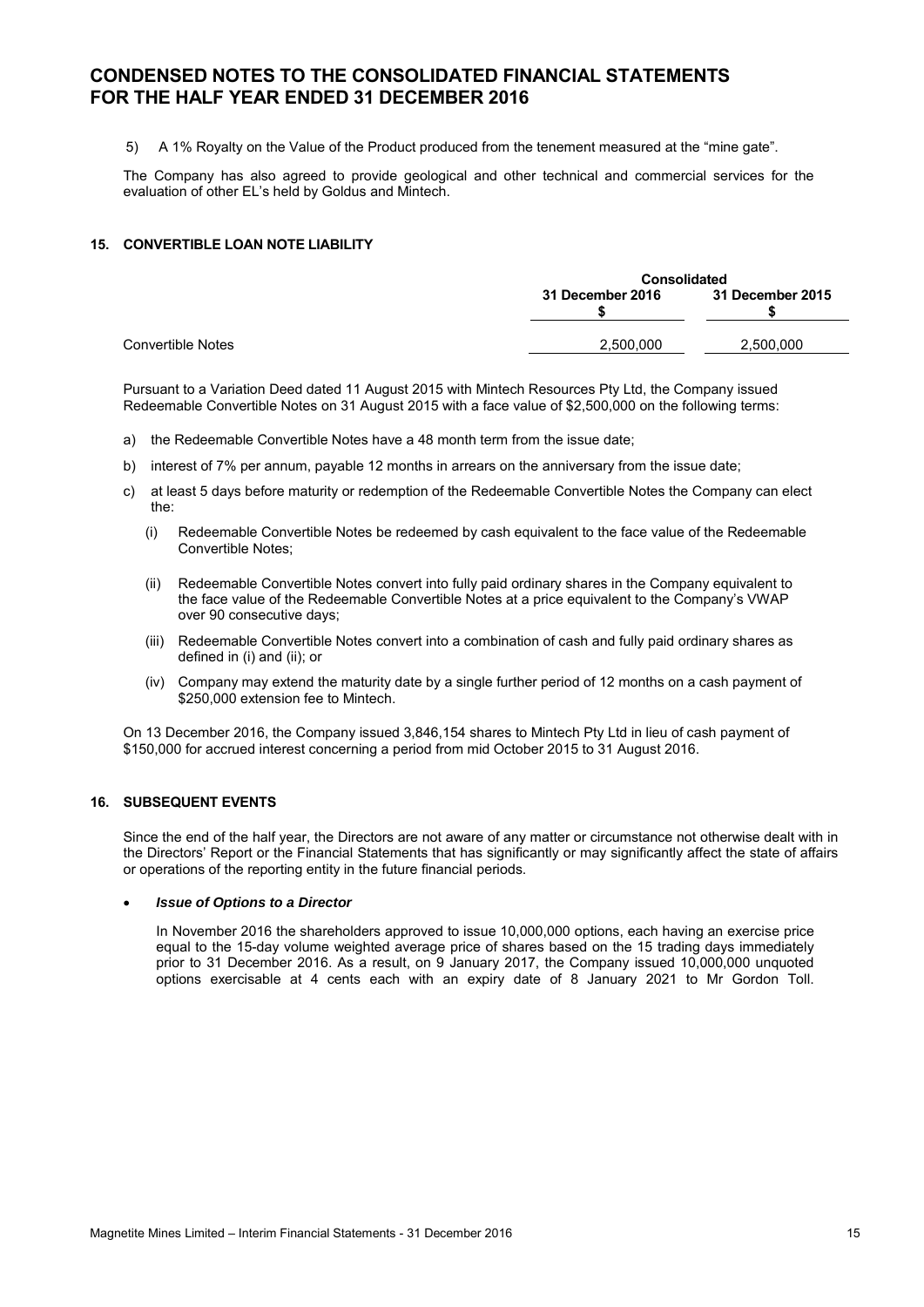## **DIRECTORS' DECLARATION**

In the opinion of the Directors of Magnetite Mines Limited ("The Company"):

- (1) the financial statements and notes, as set out in pages 4 to 15 are in accordance with the Corporations Act 2001, including:
	- a) complying with Accounting Standards AASB 134: "Interim Financial Reporting" and the Corporations Regulations 2001; and
	- b) giving a true and fair view of the financial position of the Consolidated entity as at 31 December 2016 and of its performance for the half-year ended on that date of the Consolidated entity; and
- (2) there are reasonable grounds to believe that the Company will be able to pay its debts as and when they become due and payable.

This declaration is made in accordance with a resolution of the Board of Directors.

Frank DeMarte Director

Perth, Western Australia 9 March 2017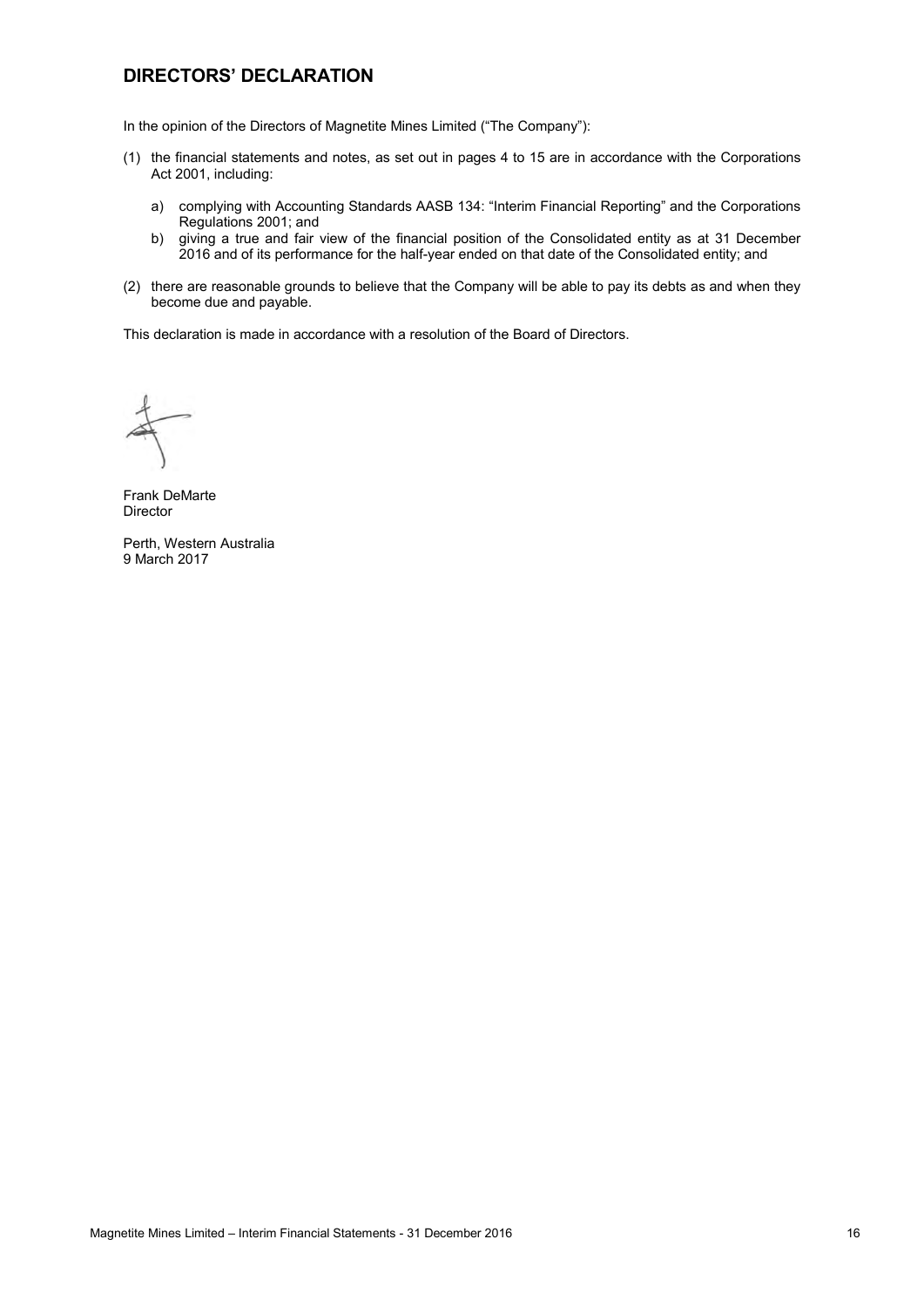Stantons International Audit and Consulting Pty Ltd



PO Box 1908 West Perth WA 6872 Australia

Level 2, 1 Walker Avenue West Perth WA 6005 Australia

> Tel: +61 8 9481 3188 Fax: +61 8 9321 1204

ABN: 84 144 581 519 www.stantons.com.au

## **INDEPENDENT AUDITOR'S REVIEW REPORT TO THE MEMBERS OF MAGNETITE MINES LIMITED**

## **Report on the Half-Year Financial Report**

We have reviewed the accompanying half-year financial report of Magnetite Mines Limited, which comprises the consolidated condensed statement of financial position as at 31 December 2016, the consolidated condensed statement of profit or loss and other comprehensive income, the consolidated condensed statement of changes in equity, and the consolidated condensed statement of cash flows for the half-year ended on that date, notes comprising a summary of significant accounting policies and other explanatory information, and the directors' declaration for Magnetite Mines Limited (the consolidated entity). The consolidated entity comprises both Magnetite Mines Limited (the Company) and the entities it controlled during the half year.

## *Directors' Responsibility for the Half-Year Financial Report*

The directors of Magnetite Mines Limited are responsible for the preparation of the half-year financial report that gives a true and fair view in accordance with Australian Accounting Standards (including the Australian Accounting Interpretations) and the *Corporations Act 2001* and for such internal control as the directors determine is necessary to enable the preparation of the half-year financial report that is free from material misstatement, whether due to fraud or error.

## *Auditor's Responsibility*

Our responsibility is to express a conclusion on the half-year financial report based on our review. We conducted our review in accordance with Auditing Standard on Review Engagements ASRE 2410 *Review of a Financial Report Performed by the Independent Auditor of the Entity*, in order to state whether, on the basis of the procedures described, we have become aware of any matter that makes us believe that the half year financial report is not in accordance with the *Corporations Act 2001* including: giving a true and fair view of the consolidated entity's financial position as at 31 December 2016 and its performance for the half-year ended on that date; and complying with Accounting Standard AASB 134 *Interim Financial Reporting* and the *Corporations Regulations 2001*. As the auditor of Magnetite Mines Limited, ASRE 2410 requires that we comply with the ethical requirements relevant to the audit of the annual financial report.

A review of a half-year financial report consists of making enquiries, primarily of persons responsible for financial and accounting matters, and applying analytical and other review procedures. A review is substantially less in scope than an audit conducted in accordance with Australian Auditing Standards and consequently does not enable us to obtain assurance that we would become aware of all significant matters that might be identified in an audit. Accordingly, we do not express an audit opinion.

Whilst we considered the effectiveness of management's internal controls over financial reporting when determining the nature and extent of our procedures, our review was not designed to provide assurance on internal controls.

Our review did not involve an analysis of the prudence of business decisions made by the directors or management.